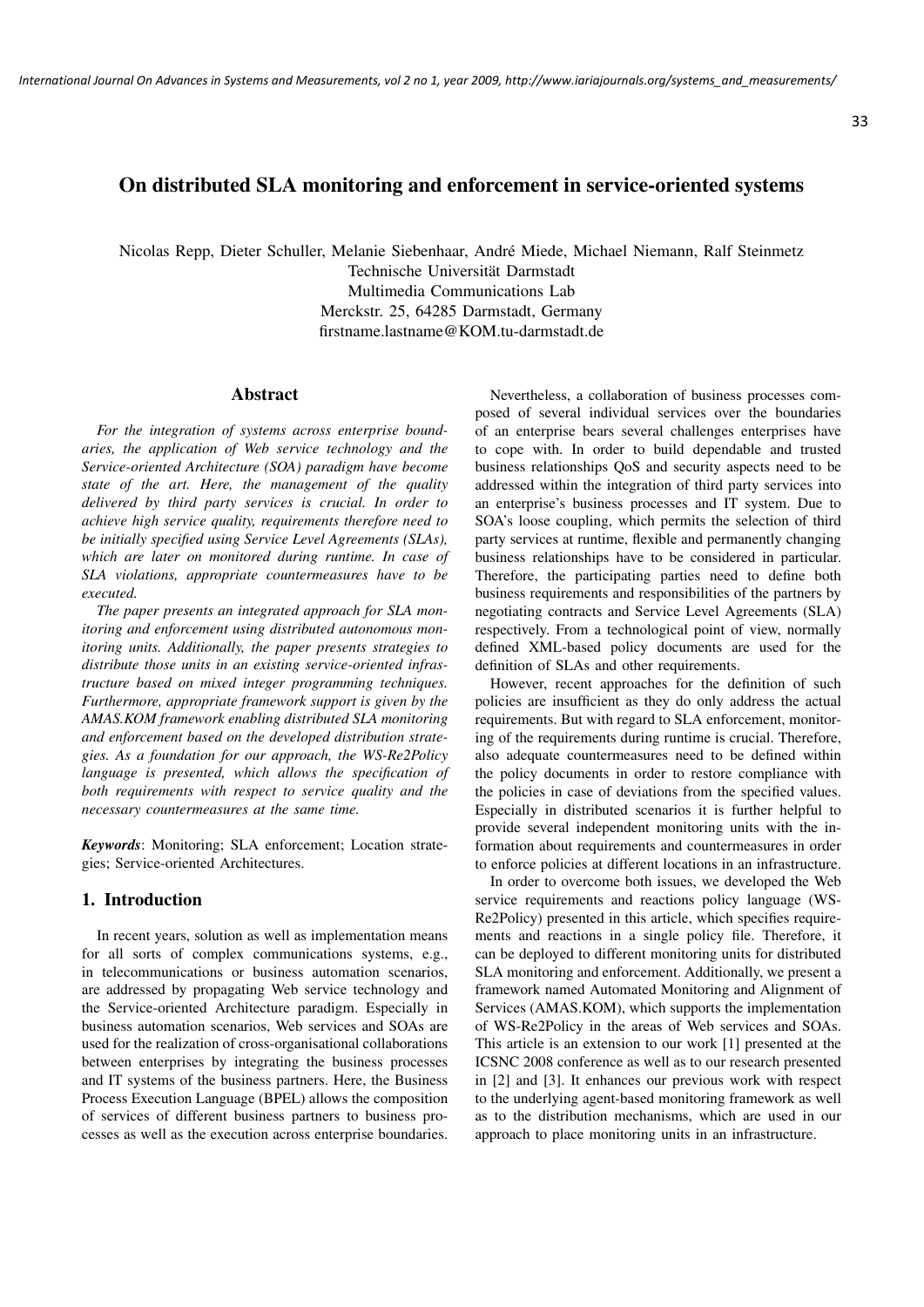The remaining part of this article is structured as follows. In the next section, the overarching scenario of distributed SLA monitoring and enforcement is discussed in more detail. Subsequently, the WS-Re2Policy language is discussed in depth and explained by the use of an example. Afterwards, the AMAS.KOM framework is presented, which allows the use of WS-Re2Policy for Web service-based SOAs. The following section presents our work towards the optimal distribution of monitoring units in a distributed service-based infrastructure. Here, a distribution strategy is developed and evaluated by the use of simulation. Before the article closes with a conclusion and outlook, the related work to our research is presented.

## 2. Scenario and approach

In cross-organisational collaborations on the basis of an integration of business processes and IT systems, the "classical" scenario consists of a single enterprise and different business partners, in which the enterprise wants to use different third party services provided by the partners in a *1 to n* client-server style [4].

Here, a centralised monitoring and deviation handling approach is performed and carried out by the service requester (SR) itself (cf. Figure 1a). Thus, all other components, i.e., the monitoring units (MU) and decision making components, are located at the service requesters', even if monitoring data is sometimes collected by distributed probes. However, in large-scale SOA scenarios a centralised approach is not applicable, due to a vast amount of service requesters and providers (e.g., *m to n*) which bears scalability and complexity issues. But also unclear responsibilities between participating partners or a lack of privacy lead to legal and governance issues. Furthermore, the collection and availability of monitoring data required for decisions is hindered due to the existence of different spheres of control representing domains which belong only to single partners. Consequently, there exists no sufficient quality and amount of monitoring data, so that adequate decision making and timely handling of SLA violations cannot be performed.

For reasons already stated, we propose a distributed approach to SLA monitoring and enforcement, which overcomes the information deficit and improves the speed of information provisioning. Our approach is based on the application of decentralised monitoring and alignment agents (MAAs) which obtain both monitoring requirements and the specification of countermeasures. The MAAs are placed within the infrastructure at various places (cf. Figure 1b). Here, a hybrid approach, i.e., a mixture of centralised and decentralised interaction styles, is taken, instead of a fully decentralised approach (i.e., Peer-to-Peer).

A WS-Re2Policy compliant policy file enables the monitoring and alignment agents to manage single services as well as service compositions in a semi-autonomous way



Figure 1. Monitoring styles (cf. [2])

according to the specified rules. Within a policy file agreed countermeasures in case of SLA violations are defined representing boundaries of the MAA's behaviour. Given that policies can be split into sub-policies, the corresponding subdivision of the MAA's behaviour forms the basis for new MAAs. Policies and MAAs can also be recombined in order to reduce the amount of MAAs up to a single instance. Using specialised communication mechanisms, MAAs can interact with each other, so that tasks can also be delegated between MAAs. Here, the communication protocols of the selected agent platform are facilitated (e.g., the Agent Communication Language). An example of cooperating agents based on our AMAS.KOM framework can be found in [5].

# 3. Web service requirements and reactions policy language

This section addresses various aspects of the WS-Re2Policy language in its most recent version. Starting from a theoretical point of view, a basic example is then used to discuss and explain the core elements of the language. For a discussion of a preliminary version of the WS-Re2Policy language we refer to [3].

## 3.1. Theoretical foundation of the WS-Re2Policy language

The well-founded Event-Condition-Action (ECA) rules paradigm, first discussed in the area of active databases (e.g., [6]), represents the basis of the WS-Re2Policy language. The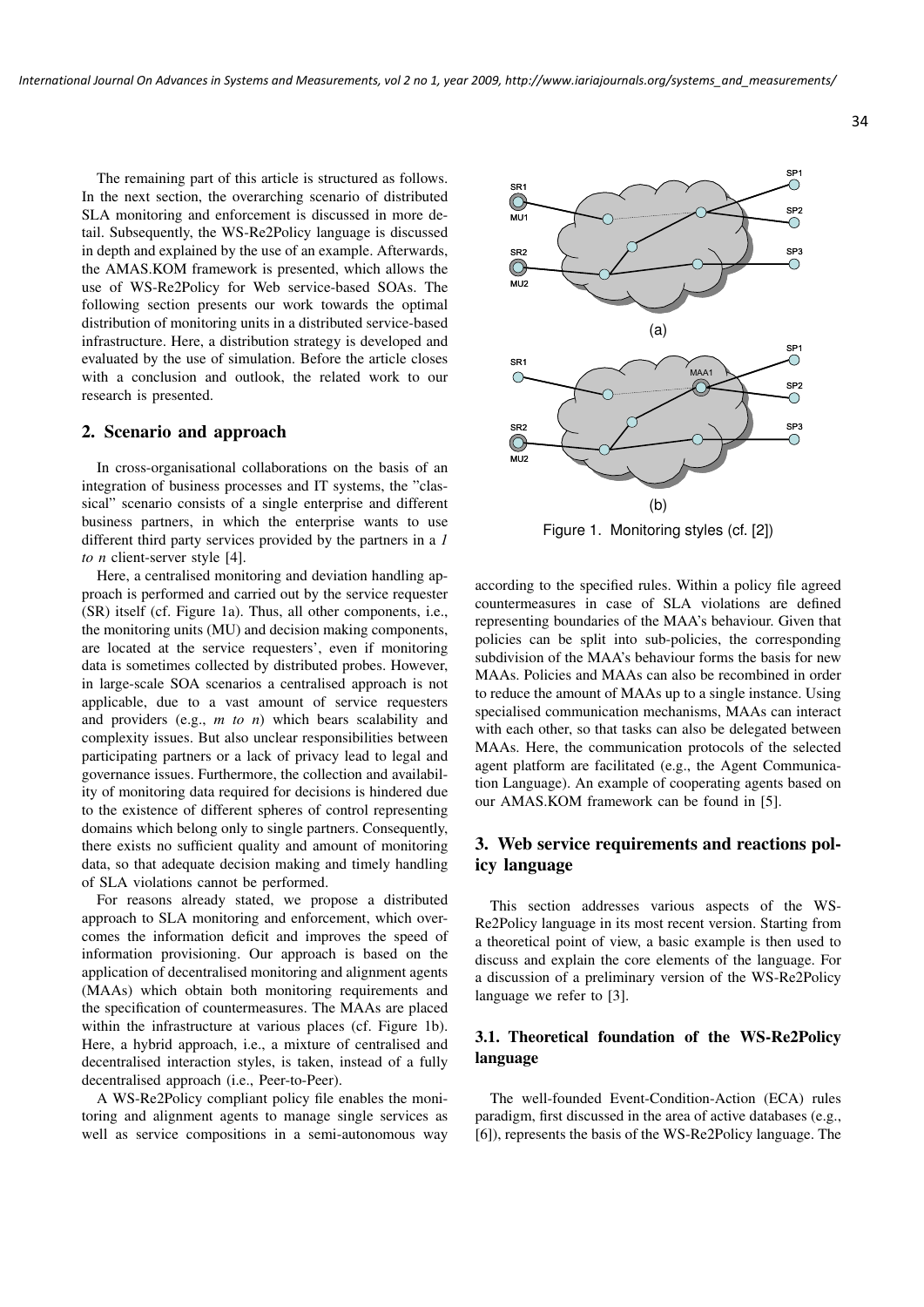

Figure 2. Core elements of the language

name ECA already states the main concepts of the ECA rules:

ON Event IF Condition DO Actions

Those concepts are directly used by the WS-Re2Policy language. Its elements can be mapped to those ECA concepts as follows:

- Event: current measure of a monitoring subject, e.g., the response time of a service composition.
- Condition: threshold for the monitoring subject, e.g., the upper bound of the service's response time.
- Actions: reactions to an SLA violation aiming at the enforcement of the SLA, e.g., the restart of a service after a failure or time-out.

The use of ECA-styled rules as a basis for our WS-Re2Policy language has different advantages. In the first instance, the application of ECA rules does not require a very deep understanding which allows the generation of policy files even by non-experts with tool support. Furthermore, using a rule-based system the separation of control logic from the real implementation of an MAA is supported, thus allowing adaptability, which is crucial for our approach. Finally, a broad theoretical foundation exists, ranging from possible optimisations of rule-based systems to distributed problem solving strategies of autonomous units in distributed systems using ECA in combination with  $\pi$ -calculus [7].

#### 3.2. Core elements of the WS-Re2Policy language

35

The WS-Re2Policy language was designed as an extension to the World Wide Web Consortium's WS-Policy 1.2 framework in order to use existing standards and be compliant to it. Therefore, the WS-Re2Policy can be extended by other WS-Policy compliant languages, e.g., WS-SecurityPolicy.

Basically, a WS-Policy compliant policy consists of two main parts: the requirements and the reactions part as depicted in Figure 2. For the description of requirements any WS-Policy compliant language can be used. Currently, some basic QoS parameters, e.g., throughput and response time, are natively supported by our approach. In future versions of the language, further QoS parameters will follow.

In the WS-Re2Policy language, reactions are simple and easy to understand control structures describing possible countermeasures in case of deviations from SLAs. At this stage, the WS-Re2Policy language as well as the AMAS.KOM framework support the following reactions:

- Restarting of a service, which violated an SLA.
- Renegotiation of SLA parameters for a single service or composition.
- Replanning of an existing execution plan for the composition a unit is responsible for.
- Selection of different services, which offer comparable functions.
- Reporting of results to caller or third parties.
- Delegation of control to other units on the same level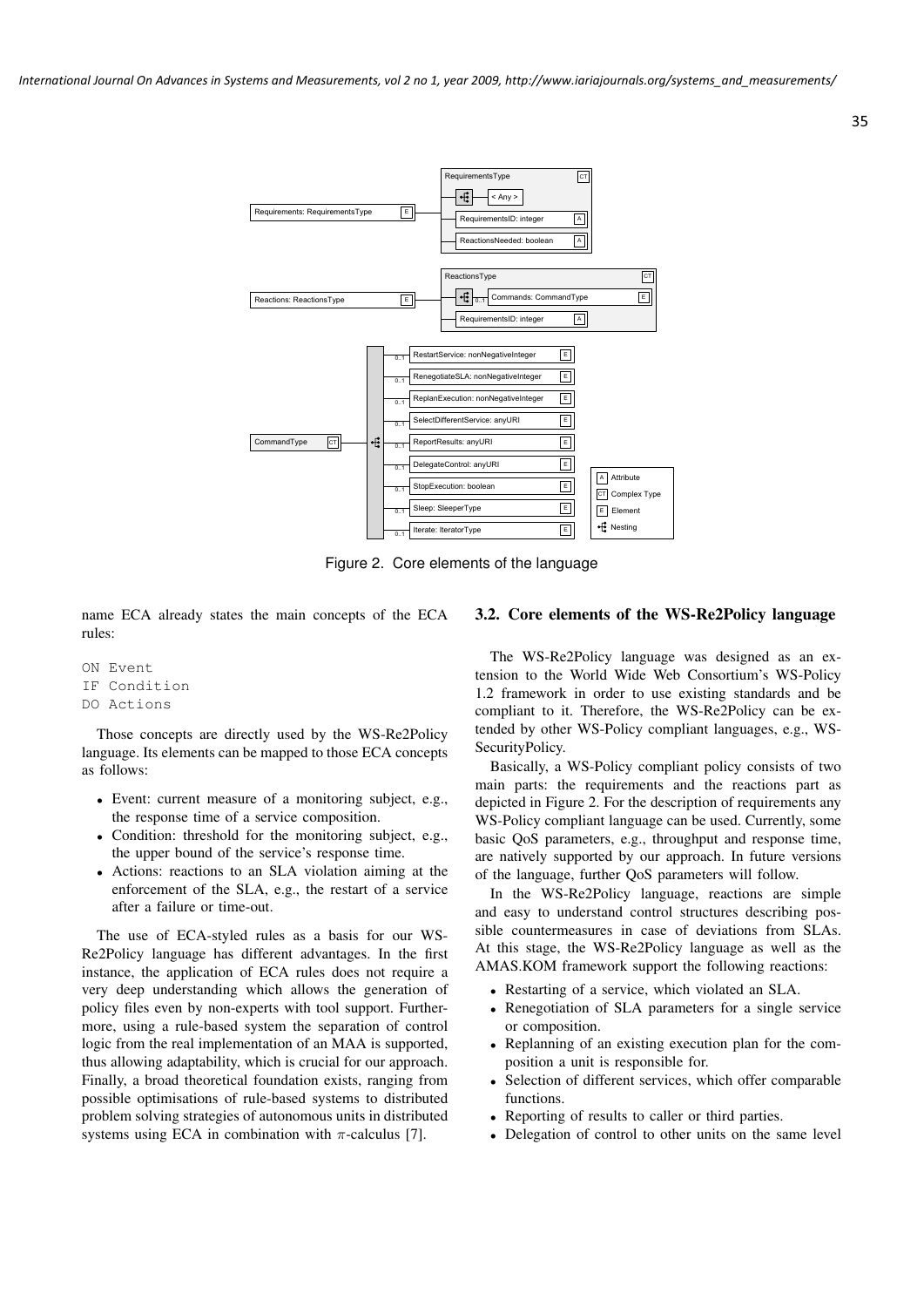```
<?xml version="1.0" encoding="UTF-8"?>
<re2:RequirementsReactionsSuite ...
<re2:Requirements ReactionsNeeded="true"
      RequirementsID="3428">
  <wsp:Policy wsu:Id="ID 236" Name="Security-QoS">
   <sub>wsp:Al</sub></sub>
    <sub>wsp:All></sub></sub>
     <sp:EncryptedParts>
      <sp:Body/>
     </sp:EncryptedParts>
    \langle/wsp:All>
    <sub>wsp:Al1</sub></sub>
     <qos:Throughput>10</qos:Throughput>
     <gos:ResponseTime>23.55ms</gos:ResponseTime>
    \langle/wsp:All>
   \langle/wsp:All>
  </wsp:Policy>
</re2:Requirements>
<re2:Reactions RequirementsID="3428">
  <re2:Sleep time="10.0ms"/>
  <re2:Iterate time="0.0ms" count="2">
   <re2:RestartService/>
  </re2:Iterate>
  <re?:DelegateControl>caller</re?:DelegateControl>
 \langle/re2:Reactions>
</re2:RequirementsReactionsSuite>
```
Figure 3. A WS-Re2Policy compliant example

or to the central control instance without raising exceptions.

• Interruption of execution and passing back control by raising exceptions.

Additionally, the WS-Re2Policy language supports further control structures, e.g., loops (so-called iterations).

Finally, with regard to the connection between the parts of the WS-Re2Policy language and the ECA structures, the requirements parts contain the events, i.e., the subjects to monitor, and their corresponding conditions. The reactions part of the policy contains the specified actions. A reference key is used to interconnect reactions and requirements, so that reactions can be reused in different requirement parts.

### 3.3. WS-Re2Policy – a basic example

A simple example of a WS-Re2Policy compliant policy document is depicted in Figure 3. The namespace declarations of both WS-SecurityPolicy and WS-Re2Policy were removed in order to improve readability.

Within the requirements part of the example, requirements in two different WS-Policy compliant policy languages are defined. The first requirements element contains WS-SecurityPolicy information (cf. the following tag:  $\langle sp : S \rangle$  $Encrupted Parts$  >) representing the required security features for interaction with the service in this case. The second requirement element of the example defines QoS parameters specifying a minimum of 10 concurrent service calls and a maximum of 23.55 ms for the response time.

The reactions part of the document specifies the countermeasures in case of SLA violations. In the example in Figure 3, the MAA restarts the service twice 10 ms after an SLA violation occurred. If no normal service operation can be established, the MAA raises no exception. Instead, the control is passed back to the caller for further handling.

#### 4. The AMAS.KOM framework

As a proof of concept, we designed the AMAS.KOM framework and its underlying architecture. By supporting all phases ranging from the modelling of requirements to the enforcement of SLAs by MAAs, AMAS.KOM aims towards a holistic SLA monitoring and enforcement approach. For this purpose, AMAS.KOM offers a transformation of a business process description and associated requirements into a monitored process. Within the transformation, an indirection of service calls to the MAA infrastructure is integrated by analysing and adapting an existing process description in form of a Web service composition.

The transformation process consists of the four steps *modelling and annotation*, *modification and splitting*, *generation*, and *distribution*. In the first step, *modelling and annotation*, the requirements concerning the complete business process are specified by manually enhancing a description of a business process with SLA assertions. Here, the business process is described in the Business Process Modelling Notation (BPMN – cf.  $[8]$ ) which represents a graphical specification of a business process. Later on, the SLA assertions are transformed into policy documents describing the requirements and countermeasures for the complete process using the WS-Re2Policy language. In order to support the user with the annotation, AMAS.KOM provides a Webbased wizard. Within the second step called *modification and splitting*, separate policies for each service or sub-process, depending on the planned granularity of MAAs, are derived using the global policy document. Here, various QoS-aware planning algorithms can be used for planning purposes in order to generate feasible partitions, e.g., as discussed in [9], [10]. This process step is carried out automatically and results in policy documents and execution plans. Both contain simple Web service calls in combination with a policy document and execution plans for sub-processes in combination with the related policy documents. The third step, *generation*, includes the creation of MAAs on the basis of the predefined policies. Afterwards, the MAAs are distributed within the monitoring and alignment infrastructure during the *distribution* step. Due to a plug-in concept, MAAs are highly extensible. Therefore, only the configuration of the plug-ins needed, as specified by the requirements in the policy before their distribution, is necessary. For distribution purposes, various algorithms can be used in AMAS.KOM, e.g., a random distribution algorithm or the use of heuristics for the solution of the MAA location problem. An optimal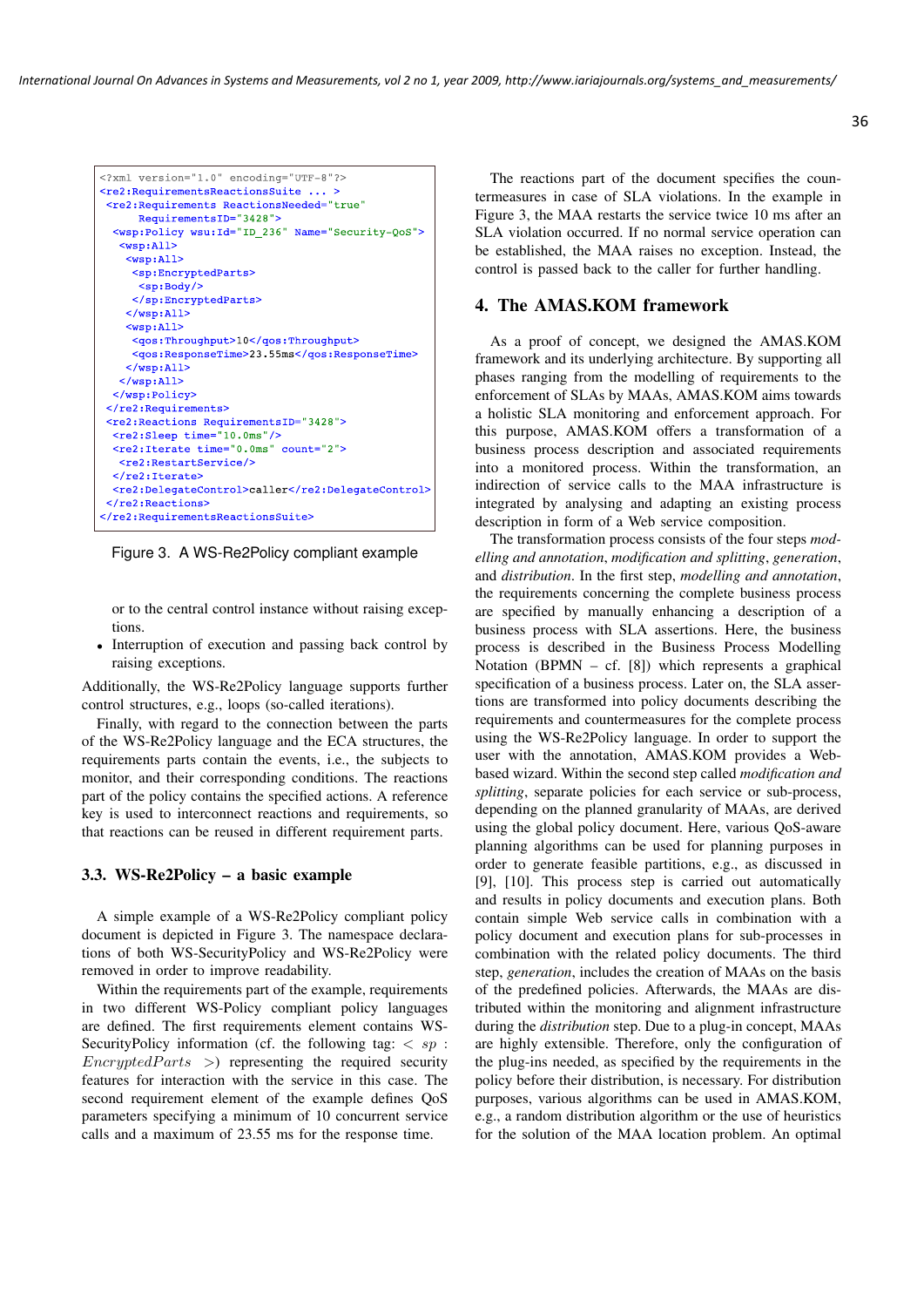

Figure 4. Overview of the AMAS.KOM framework

distribution strategy based on the analysis of given SLAs is presented in section 5.

The AMAS.KOM framework contains five core and various supportive components, like data storages for requirements, system configurations as well as monitoring data (cf. Figure 4). Subsequently, we will shortly discuss the core components:

- *Mediation & Routing Core*: combines both configuration information for MAAs as well as the applicable policies to specification sets and is furthermore responsible for routing both Web service call and specification set to Monitoring Managers.
- *Policy Interpreter*: calculates the effective policy, i.e., the policy out of a set of possible policies, which represents the current monitoring situation best.
- *Monitoring Manager*: generates MAAs based on a given specification set and distributes them in the infrastructure.
- *Controller*: provides the logic to build monitored processes by transforming complete requirement sets into service or sub-process specific policy documents.
- *Monitoring & Alignment Agent*: responsible for the actual monitoring as well as the execution of countermeasures.

The actual process of executing a monitored instance of a Web service call is described in the following. Generally, the Web service calls of the *BPEL Engine* are forwarded to a *Proxy* which redirects them to the *Mediation & Routing Core* component. For each Web service invocation, this component requests the effective policy from the *Policy Interpreter* which retrieves all applicable policies from the *Repository* and determines the effective one. Subsequently, the *Mediation & Routing Core* retrieves the associated configuration information of the service invocation from the *Rule Base*. Afterwards, the service invocation is routed to an appropriate *Monitoring Manager* which performs the generation of tailor-made monitoring units. The *Monitoring*

*& Alignment Agent* performs the actual service call and tries to comply with the associated policy. For further evaluation purposes, the results are stored in the *Repository*. After the fulfilment of the policy, the result is passed back to the *BPEL Engine* via the *Mediation & Routing Core*. In case of an unsuccessful service invocation, appropriate alignment measures have to be accomplished.

We prototypically implemented the AMAS.KOM framework as a proof-of-concept for our distributed SLA monitoring and enforcement approach and the WS-Re2Policy language. Therefore, we used the JADE agent development framework to realise the MAAs, Apache Axis2 for Web service integration as well as the WSBPEL 2.0 standard for the specification of Web service-based collaborations. WS-Policy 1.5 and WS-SecurityPolicy 1.1 are also supported via the WS-Re2Policy language.

# 5. Distribution strategy for monitoring and alignment units

In this section, we introduce an approach to the distribution of MAAs in an infrastructure. As the installation of those monitoring and alignment components is associated with expenses, it should be avoided to distribute them randomly. Instead, we recommend to distribute the MAAs in a way that minimises the total costs, which can be divided in setup costs and costs for the communication between nodes.

## 5.1. Modelling basics and prerequisites

In order to model the distribution problem of MAAs, some assumptions have to be made.

The relationships between service requester, service providers, and potential intermediaries form a network, which can be modelled as an undirected graph. Intermediaries are all nodes in the communication path between service requester and providers. The communication between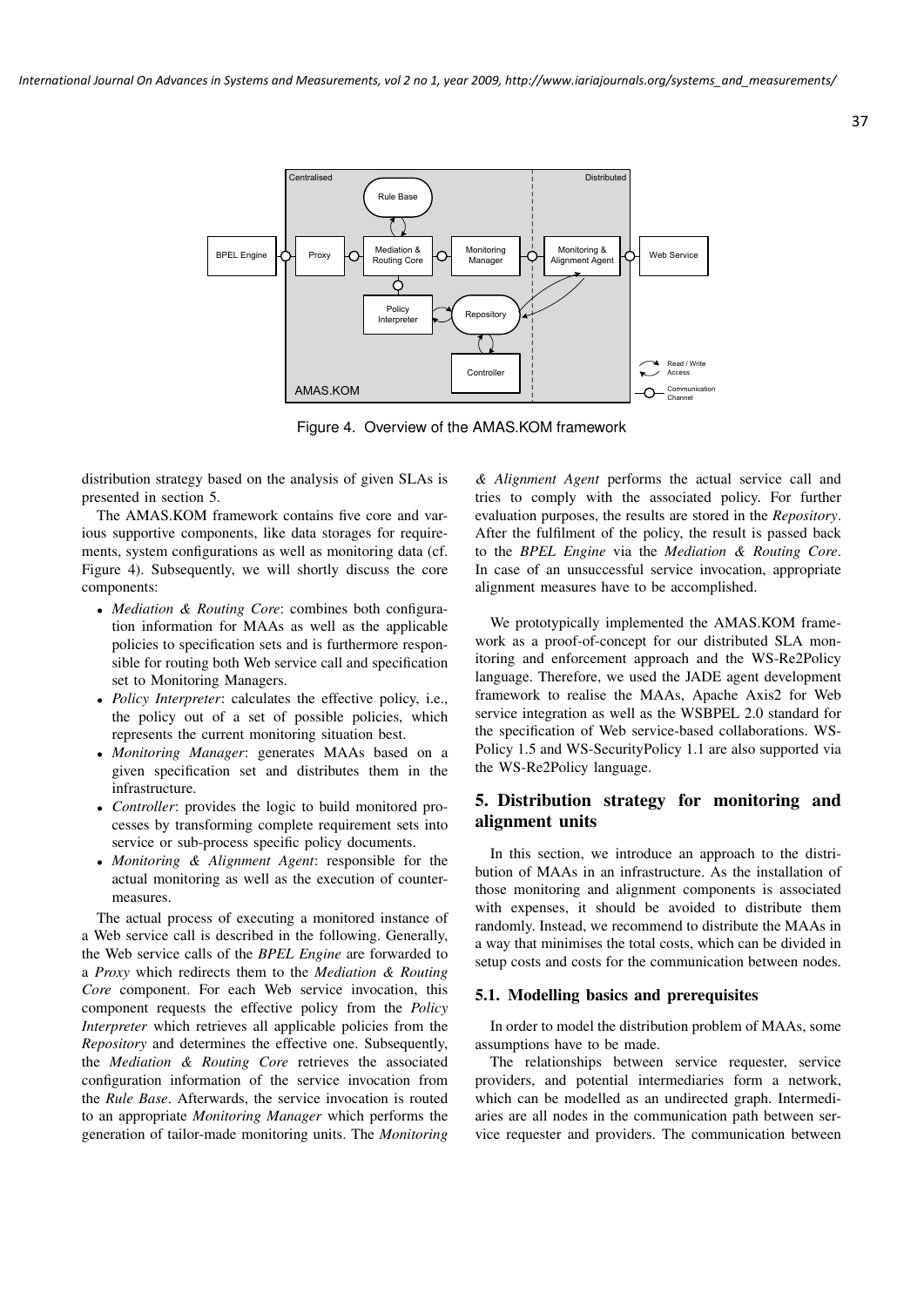

Figure 5. Example topology and routing

requester and providers forms a spanning tree, normally based on the shortest path from the requester to one provider. All intermediaries as well as the root itself can be seen as possible candidates for the execution of a monitoring and alignment unit.

The goal of our optimisation problem is the selection of those nodes, where the setup of monitoring and alignment units minimises the overall costs consisting of setup and communication costs. We call such an optimisation model *Monitoring Unit Location Problem* (MULP).

As constraints, we need to ensure that the alignment demands of all providers are satisfied. Here, the alignment demand defines the need for corrective actions with respect to a monitored service if an SLA is violated during service execution. The alignment demand is an abstract concept used for modelling, which can contain various elements like availability of a service or its error rate. As input for both the alignment demand calculation and the costs for communication as well as setup costs, the SLAs between the communicating parties are used.

In order to clarify the idea of the MULP as well as the concept of alignment demands, we present a simple example in Figure 5. As depicted in Figure 5, *Service Requester 3* (SR3) executes a process which is composed of services from different service providers – *Service Providers 1* to *4* (SP1 to SP4). If SR3 calls the service provided by SP4, the request and its corresponding response pass the *Intermediaries 1* and *2* (I1 and I2). Assume, that a MAA is installed on I1, which controls SP3 and SP4. In case the service provided by SP4 violates its current SLA, the MAA at I1 is able to detect this violation long before it is noted by the calling party. Furthermore, the MAA tries to correct the violation, e.g., by restarting the service, if the service was unavailable before. In the best case, the calling party does not even notice the problems. The alignment demand, which emerges from the SLA violation of the service, is satisfied by the MAA at I1, as it is responsible for the service provided

by SP4. If I1 is unable to align the service, the control of the service execution is passed back to the calling party SR3.

Our optimisation problem, which determines the placement of MAAs in an infrastructure by reducing overall costs, can be mapped to a Warehouse Location Problem (WLP – cf. [11]). Depending on the existence of capacity restrictions with regard to the amount of supported alignment demands at an intermediary, the problem can be mapped to either a capacitated WLP or an uncapacitated WLP. In both cases, the corresponding optimisation problems are NP-hard.

Mixed integer programming techniques (cf. e.g., [12], [13]) can be applied for the purpose of solving the WLP-based *Monitoring Unit Location Problem* for arbitrary topologies. The resulting models can be solved using Branch-and-Bound algorithms afterwards.

# 5.2. Modelling the distribution strategy

Service requester, service providers and intermediaries are described by nodes of the network topology. Here, we can distinguish between the set of nodes that represent service providers (nodes  $j \in M = \{1, ..., m\}$ ) and the set of nodes that represent service requesters and intermediaries (nodes  $i \in N = \{1, ..., n\}$ ). By definition, only the service providers have alignment demands  $d_i$ , as already stated in the section before. Service providers are not allowed to directly execute monitoring and alignment units, because we only consider the requester perspective in our model. Service providers probably will carry out their own monitoring. For this, it is sufficient only to consider the nodes  $i \in N$  when assigning setup costs. The actual costs for installing a MAA on node i are indicated by  $c_i^s$ . The cost of communication between node i (service requester or intermediary) and node j (service provider) are labelled with  $c_{ij}^c$ . In this context it is important to mention that the existence of an edge between two arbitrary nodes is not mandatory. Therefore,  $c_{ij}^c$  is defined as follows:

$$
c_{ij}^c := \begin{cases} c_{ij}^{c*}, & \text{in case } (i,j) \text{ exists} \\ \min(c_{kj}^c + c_{ik}^{c**}), & \text{in case } (i,k) \text{ exists} \\ \infty, & \text{else} \end{cases}
$$

Thereby,  $c_{ij}^{c*}$  describes the communication costs between intermediary i and provider  $j$  ( $i \in N, j \in M$ ). Furthermore,  $c_{ik}^{c**}$  describes the communication costs between intermediary i and intermediary  $k$  (i,  $k \in N$ ). These definitions ensure that  $c_{ij}^c$  specifies the minimum possible communication costs between intermediary  $i$  and provider j. The variables  $a_i$  constitute the capacities for nodes i. As already mentioned before, load restrictions could be seen as an example for such capacities. The decision variables  $y_i$  state, whether or not to install a MAA on node i, while the decision variables  $x_{ij}$  describe the communication at a given path assuring that the alignment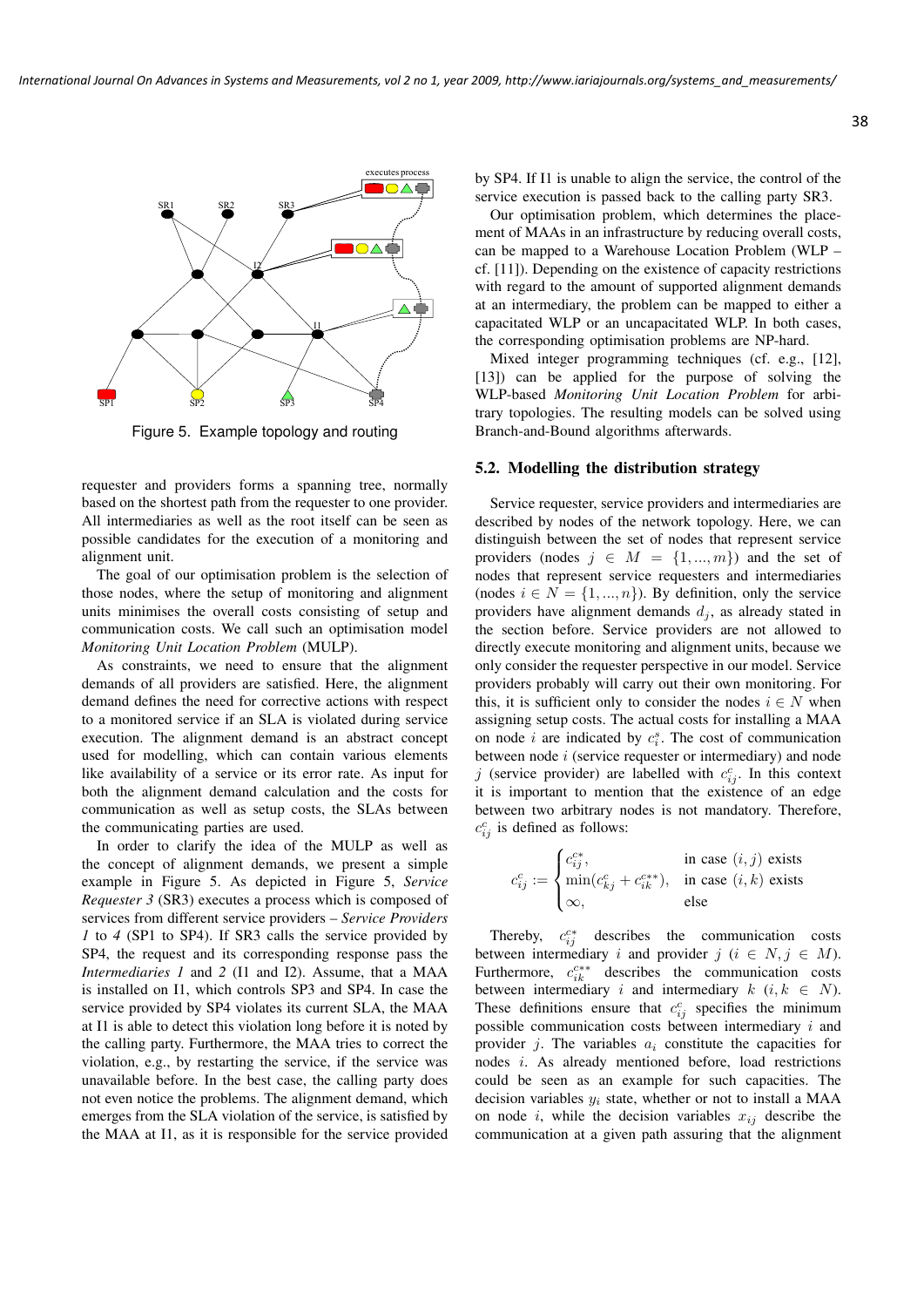demands are satisfied. The definition of the required variables is also depicted in Table 1 and Table 2.

According to [11], the corresponding mathematical model of the MULP can be described as denoted in the following optimisation model:

Target function

minimise 
$$
F(x, y) = \sum_{i=1}^{n} c_i^s y_i + \sum_{i=1}^{n} \sum_{j=1}^{m} c_{ij}^c x_{ij}
$$
 (1)

subject to

$$
\sum_{i=1}^{n} x_{ij} = d_j \quad \forall j \in M \tag{2}
$$

$$
\sum_{j=1}^{m} x_{ij} \le a_i y_i \quad \forall i \in N \tag{3}
$$

$$
y_i \in \{0, 1\}, x_{ij} \ge 0 \quad \forall i \in N, \forall j \in M \tag{4}
$$

Finally, it is important that the MAA setup costs at the service requesters' are zero, i.e., monitoring and alignment can be done at the service requester's process engine without additional costs. Here, centralised monitoring is always enabled and taken into account.

As stated in the previous section, we use Branch-and-Bound algorithms to solve the WLP. For large topologies, this would require strong computational effort. In such a case, we propose to relax the integrity conditions and apply heuristics afterwards – as for example H1 RELAX IP discussed in [9] – to get a valid solution with integer values for  $y_i$ . This heuristic does not perform significantly worse compared with the optimal solution with respect to its solution quality (cf. [9]).

In any case, the partitioning and distribution of the optimisation process improves the scalability of the complete system (e.g., the load situation at the service requester's QoS management system), because the computation of the distribution schemes is not only carried out by a single system but by all existing monitoring units for the areas they are responsible for. Furthermore, the distribution of the monitoring units and hence the computation of the distribution schemes into control spheres of third parties with no external access allows the application of our approach, e.g., in scenarios with high security demands.

## 6. Evaluation of the distribution strategy

In this section, we present the evaluation of the distribution strategy presented before. For this, different infrastructure types and configurations are simulated. As prerequisites, we present the scenarios used for simulation as well as the simulation setup in the following sections.

Table 1. Definition of variables

| $\ddot{i}$ :            | service requester, intermediary         |
|-------------------------|-----------------------------------------|
| $\dot{j}$ :             | service provider                        |
|                         | alignment demand of provider $j$        |
| $d_j\colon c_s^i\colon$ | costs for installing a MAA on node $i$  |
| $c_{ij}^{\bar{c}}$ :    | communication costs between $i$ and $j$ |

Table 2. Definition of decision variables

| $y_i$ :    | whether or not to install a MAA on $i$   |
|------------|------------------------------------------|
| $x_{ij}$ : | alignment demand of $j$ satisfied by $i$ |

#### 6.1. Simulation scenarios and assumptions

The overall goal of the simulation is to show that the distribution of MAAs can lead to cost savings for a given distributed scenario. The following aspects were taken into account during the evaluation:

- A cost comparison of the optimal distributed solution with the centralised solution.
- The comparison of the number of MAAs with the overall nodes and service providers.
- The analysis of the execution time behaviour of our distribution strategy.

During simulation different parameters were adjusted and their impact on the overall performance was measured. The following parameters were used in the evaluation:

- *Topology parameters*, containing the number of nodes and connectivity parameters of the network, which are used to configure the Waxman algorithm.
- *Percentage of service providers*, defining the amount of service providers in relation to the overall nodes. The service providers are randomly distributed in the given topology.
- *Cost ratio*, which is defined as the ratio of setup costs for installing a MAA on a node to the maximum of the communication costs per link.

Based on those simulation parameters, several simulation scenarios can be specified. For this article, we focus on scenarios in which the topologies (as well as the related matrices) are sparse, i.e., they have a high degree of unconnected links. We assume different cost ratios in order to test extreme configurations of the simulation. Here, cost ratios of setup costs and maximum communication costs of 1:4, 1:1, and 4:1 were used. Furthermore, every scenario contains random topologies including 10, 20, ..., 100 nodes. Every type of scenario is executed 10 times with different configurations. For the analysis of the results the mean of all calculated values is used.

Additionally, we assume the capacity of the nodes to be infinite for the evaluation, so we apply an uncapacitated WLP. Furthermore, we only take one service requester into account. In addition, it is possible to imagine a completely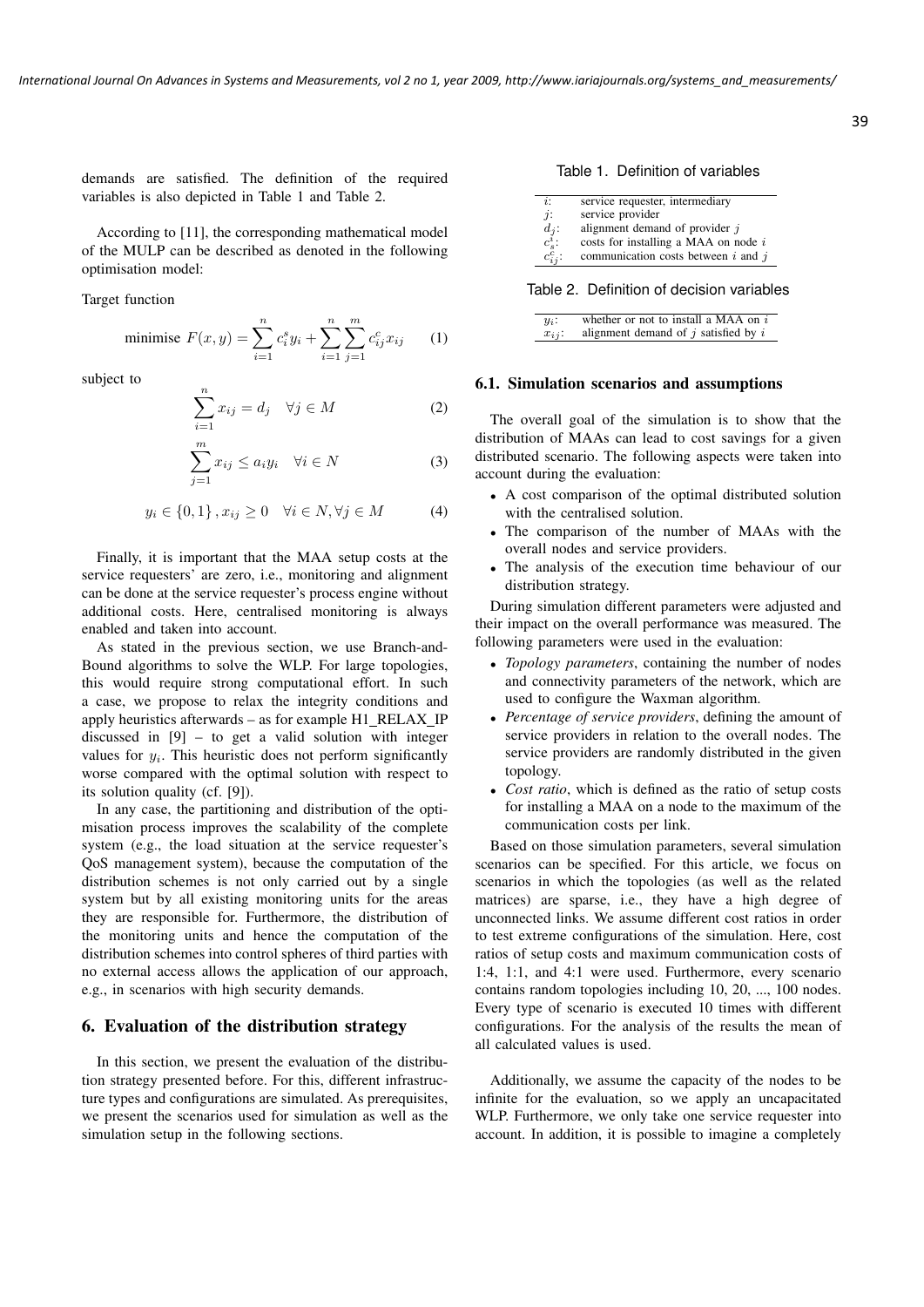

Figure 6. Cost savings, number of MAAs, and execution time samples

decentralised scenario in order to reach a high degree of scalability and robustness. However, concerning our simulation, we postulate that the alignment demand of one provider  $j$ has to be satisfied by a single node  $i$  having a MAA installed, which is located on the "shortest path" (with respect to our minimisation problem) from this provider  $j$  to the requester or by the requester itself. That means in the context of our work:  $x_{ij} = d_j$ .

## 6.2. Simulation setup

For simulation purposes, a workbench was set up which integrates topology and cost model generation with a solver capable of solving mixed integer programs as well as appropriate visualisation functionalities.

In detail, the topology generator BRITE (Boston University Representative Internet Topology Generator – cf. [14]) was modified in order to support the data formats needed by our model generator and the solver. BRITE supports the generation of topologies based on the Waxman- and the Barabasi-Albert methods – both of them well established in the research community. We used Waxman-generated topologies for the evaluation of our approach (cf. [15] for indepth discussion of Waxman topologies), but our approach is not limited to those types of topologies. After topology generation, the topology description file is complemented by cost and demand vectors, which are generated randomly by our .NET based model generator. In order to generate real random values, the randomiser methods of the .NET cryptography API are used. The solution to the mixed integer program is calculated with the commercial XPress-MP solver (release 2007B). Results of the solver are prepared and visualised using the R statistics package (version 2.7.1). In order to automate the simulation runs, all components were linked together using shell scripts.

The simulation itself was run on an Intel Core 2 Duo 2.33 GHz computer with 2 GByte RAM running the Windows Vista operating system.

#### 6.3. Discussion of results

In this section, we will discuss some of the results which were generated during the simulation runs.

Figure 6a shows a comparison of the overall costs of monitoring and alignment for different topologies ranging from 10 to 100 nodes. Here, 20 % of the nodes are service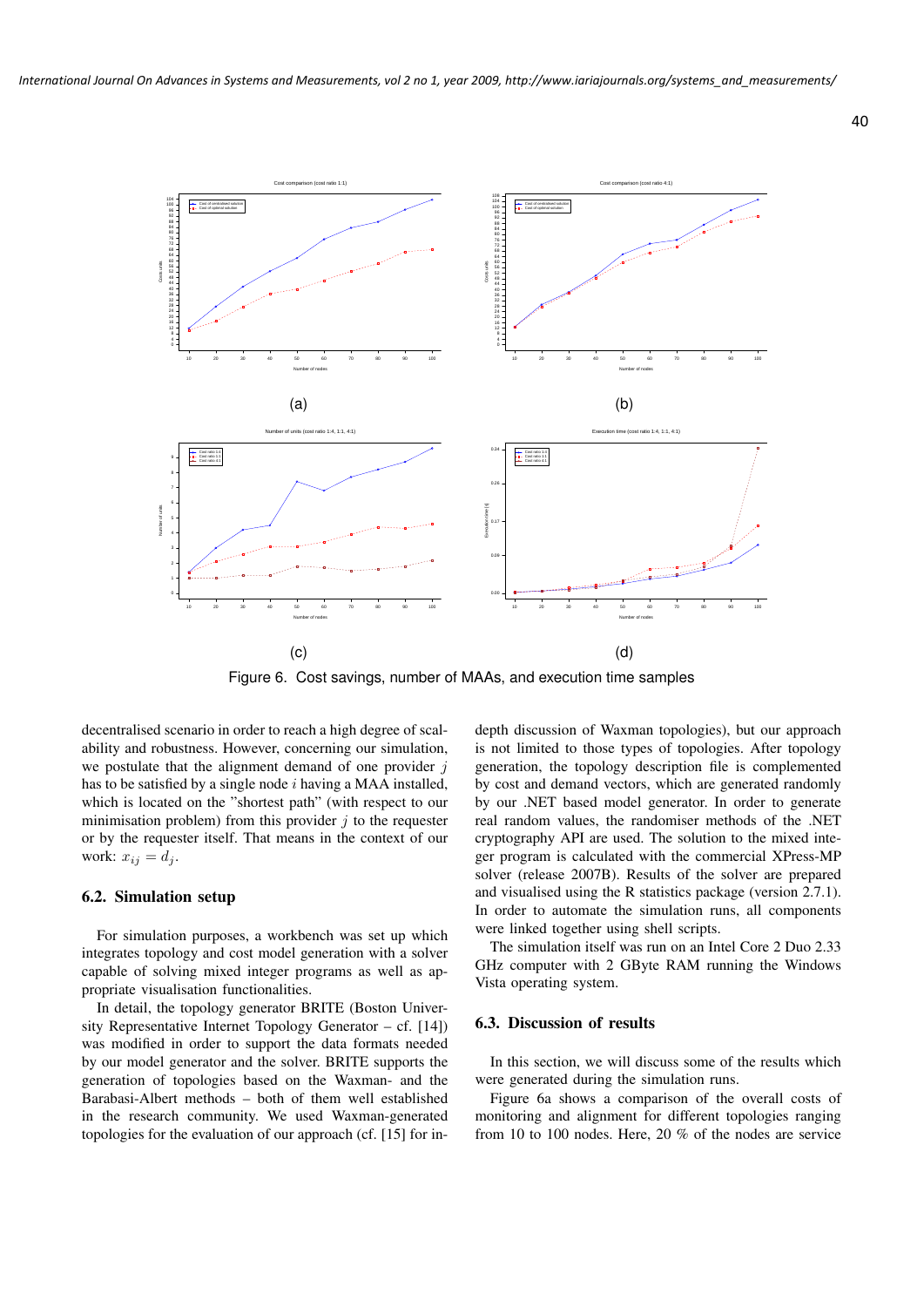providers and the cost ratio of setup costs to maximum communication costs is 1:1. As Figure 6a shows, almost every configuration has some optimisation potential by distributing monitoring and alignment units. The maximum is at 60 nodes with a 38.9 % cost reduction. At this point, 6 to 7 MAAs are needed on average to manage 12 service providers, which is depicted in Figure 6c.

Figure 6b again shows a comparison of overall costs, but in this case for a cost ratio of 4:1. Again, 20 % of the nodes are service providers and 100 random topologies ranging from 10 to 100 nodes were investigated. Figure 6b shows that cost savings are only marginal in this scenario. A maximum cost saving of 11.1 % on average can be achieved at 100 nodes. For this, at most two MAAs are needed as Figure 6c shows. Scenarios, which only place one MAA are centralised ones.

A drawback of our approach is the runtime behaviour of the mixed integer program. As noted before, a WLP like optimisation problem is NP-hard. As we can see in Figure 6d, the runtime of the solver for the mixed integer program grows exponentially – even for relatively small problem sets. Therefore, an application to real-time scenarios is only possible for small topologies – e.g., a topology of 1000 nodes takes more than 30 minutes to solve on our simulation system – or by applying heuristics, which are in scope of our further research.

#### 7. Related work

Due to the amount of research areas touched in this article, related work out of different areas has to be taken into account. First, we discuss the area of specification languages as well as the corresponding monitoring systems, followed by the presentation of a selection of distributed monitoring approaches. Finally, we discuss the related work to the distribution of monitoring units in an infrastructure.

There are various approaches to specify monitoring requirements with respect to SLAs in the area of Web services and SOAs, almost all with appropriate system support. Robinson specifies functional monitoring requirements in temporal logic, without any support for the specification of countermeasures [16]. Again, using logic to specify functional monitoring requirements, Spanoudakis and Mahbub present a transformation of BPEL into event calculus, in which the requirements can be specified [17]. The specification of countermeasures is again not part of their approach. Sen et al. also use past time linear temporal logic for the description of monitoring requirements, without any support for countermeasure specification [18]. Furthermore, all of the logic-based approaches lack an easy readability by nonexpert users.

Monitoring assertions, which are integrated in the form of pre- and post-conditions in BPEL, are discussed by Baresi and Guinea [19]. Also an approach by Baresi et al. is

the Web service constraint language for the specification of functional and non-functional requirements [20]. It uses the WS-Policy language to specify requirements of users, providers, and third parties. Both approaches do not cover the handling of deviations or the specification of countermeasures, but offer framework support for integration. Lazovik et al. use business rules for the same purpose and with the same limitations [21].

The approaches presented above primarily focus on the specification of monitoring aspects. All of the examined policy and requirements languages above do not support the specification of countermeasures and therefore are not fully applicable to our scenario. An approach, which also covers basic policy enforcement aspects, is discussed by Ludwig et al. [22]. The authors use WS-Policy as a part of WS-Agreement to specify requirements in their CRE-MONA architecture. A focus of their work is on the initial creation and subsequent adaptation of agreements between different parties (i.e., during the negotiation of parameters), which include policy elements and their enforcement or renegotiation. A different policy language named CIM-SPL is presented in [23], which also supports the specification of countermeasures and therefore enables an enforcement of policies. CIM-SPL integrates the elements of the Common Information Model (CIM), an industry standard provided by the Distributed Management Task Force, into a policy language. The application of a heavy-weight standard like CIM as the foundation of a distributed decision making approach is currently under research.

An additional area of application for policy enforcement is the area of security. Sattanathan et al. discuss an architecture, which allows the securing of Web services by the use of adaptive security policies defining e.g., the security levels of incoming and outgoing Web service messages [24]. Here, security policies can be changed during execution time without changing the implementation. Furthermore, their architecture allows negotiation and reconciliation of security policies. Ardagna et al. also address policy enforcement issues with respect to the security of Web services [25]. In their work, an approach for the access control of Web services based on policies is presented, which also supports basic policy enforcement strategies.

Of further interest is the approach followed by Oracle with their Web Services Manager [26]. The Oracle Web Service Manager integrates centralised monitoring and policy enforcement with distributed information gathering of basic QoS parameters (e.g., response time), exceptions, and security aspects. Therefore, an architecture containing non-intrusive (i.e., gateways) and intrusive elements (i.e., agents running at the same application server as the Web service) was developed, which allows both basic reporting of monitoring results as well as the automatic selection and activation of policies based on given measurements.

With respect to distributed monitoring, there are different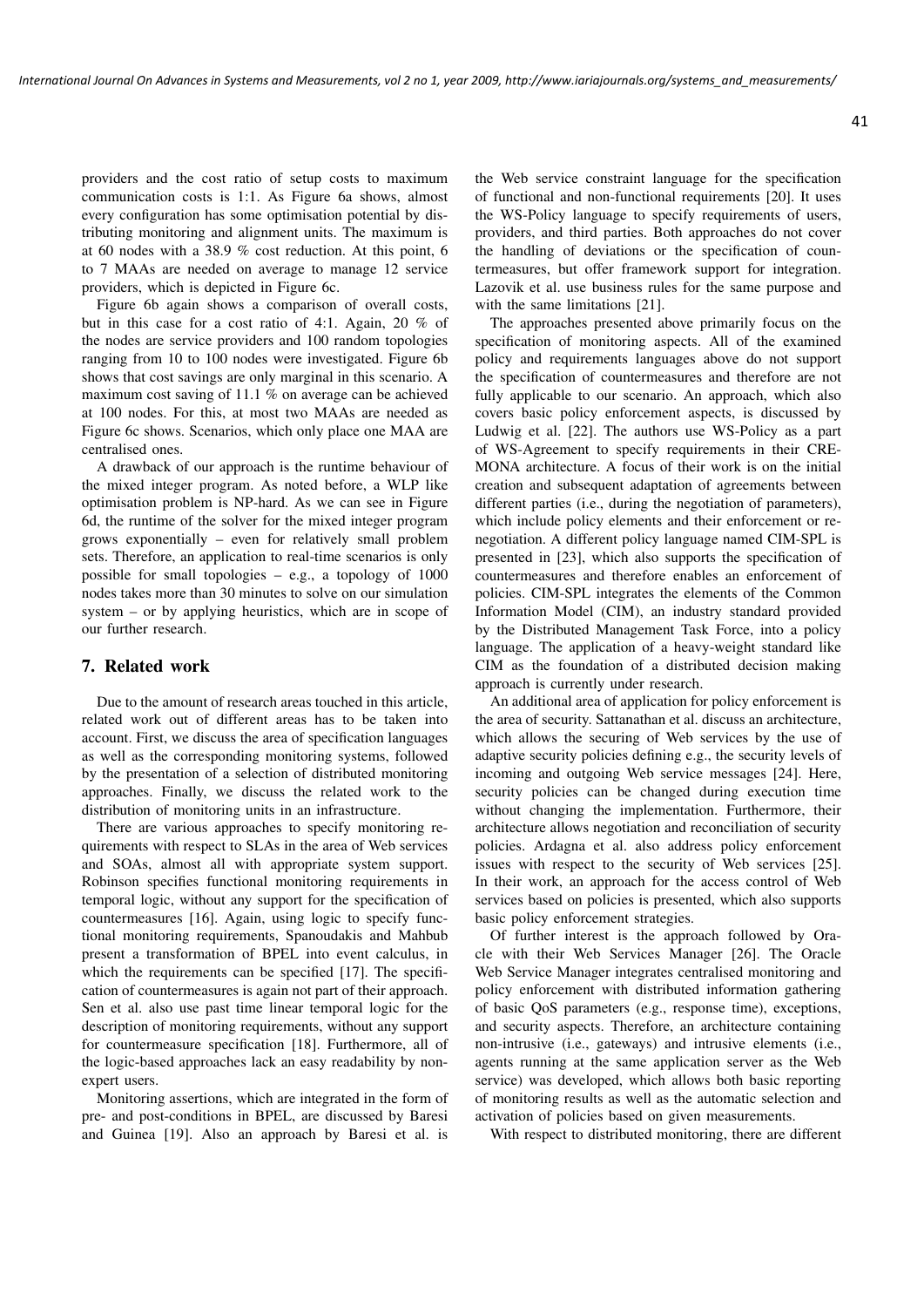approaches, which are in some parts comparable to our work, especially in their application of agent technology for the distribution of the monitoring logic. The integration of SNMP into an agent-based architecture for network management is discussed in [27]. Here, agents are responsible to collect the monitoring data from SNMP-capable data sources. Again for network management purposes, the work of [28] discusses a scalable framework based on mobile software agents. The approaches differ from our AMAS.KOM approach by not supporting deviation handling mechanisms. A further representative of agent-based monitoring approaches is discussed in [29], in which software agents act as area managers responsible for the monitoring and control of dedicated parts of a network. Area assignment is dynamic, allowing agents to adapt their zones during runtime and to migrate into the selected zone using agent mobility features.

Finally, some approaches to the distribution of monitoring units exist, which are related to our work presented in this article. All of the existing approaches are focusing on overall network monitoring, but not on monitoring of services in a SOA. An overview presenting applicable models and problem definitions for the location of network monitoring units is discussed in [30]. The authors analyse in detail what types of monitors can be matched to what kind of optimisation problems. Possible solutions to those problems are presented in addition. Furthermore, [31] present methods for the optimal positioning of monitoring units for network performance assessment. Hereby, the authors focus on the minimisation of the number of devices as well as finding their optimal location. Another approach to calculate the optimal number of monitoring units based on BGP (Border Gateway Protocol) data is presented by [32], where the authors give some theoretical foundation to define boundaries for the number of monitoring units needed in an Internet-like scenario. As a result, the authors claim that one third of all nodes in an arbitrary topology should execute monitoring functionalities in order to manage the complete infrastructure.

## 8. Conclusion and outlook

In this article, we presented an integrated approach for distributed SLA monitoring and enforcement in serviceoriented systems. For this, we introduced the policy language WS-Re2Policy to specify requirements and countermeasures to SLA violations simultaneously. Additionally, the AMAS.KOM framework, supporting distributed monitoring and enforcement of SLAs in Web service-based cross-organisational collaborations as well as a distribution strategy to find the optimal locations of monitoring units in distributed scenarios were presented.

The AMAS.KOM framework utilises the mobile software agent paradigm to define autonomous monitoring and alignment units, which are distributed in a service-oriented system by applying our optimisation approach. The corresponding monitoring and alignment units are pre-configured using the WS-Re2Policy language. First performance evaluations showed that the overhead introduced by our agent-based approach is almost insignificant in a Web service scenario.

The evaluation of the distribution strategy proposed in this article, which calculates the optimal position of a monitoring unit with respect to the total cost, shows that cost improvements can be reached by distributing monitoring units in almost every scenario we investigated. Here, a realistic cost model is crucial because the cost ratio of setup costs to communication costs can limit potential benefits.

Currently, the WS-Re2Policy language exists in its second version and is implemented in a prototypical implementation of our AMAS.KOM framework. Nevertheless, the language is under continuous development. One of the planned major enhancements of WS-Re2Policy is the native support of various additional QoS-related parameters, as a common definition of a QoS policy is currently missing. Another focus of our ongoing work is on the improvement of the distribution strategy. As noted before, the current strategy is not applicable to large topologies under real-time conditions. At the moment, we are working on heuristics to improve the planning process.

### Acknowledgements

This work is supported in part by E-Finance Lab Frankfurt am Main e.V. (http://www.efinancelab.com). In addition, parts of the research are carried out in the THESEUS TEXO project funded by means of the German Federal Ministry of Economy and Technology under the promotional reference "01MQ07012". The authors take the responsibility for the contents.

### References

- [1] N. Repp, A. Miede, M. Niemann, and R. Steinmetz, "Wsre2policy: A policy language for distributed sla monitoring and enforcement," in *Proceedings of the 3rd International Conference on Systems and Networks Communications*, October 2008, pp. 256–261.
- [2] N. Repp, "Monitoring of services in distributed workflows," in *Proceedings of the Third International Conference on Software and Data Technologies*, July 2008.
- [3] N. Repp, J. Eckert, S. Schulte, M. Niemann, R. Berbner, and R. Steinmetz:, "Towards automated monitoring and alignment of service-based workflows," in *Proceedings of the IEEE International Conference on Digital Ecosystems and Technologies 2008*, 2008, pp. 235–240.
- [4] M. Bichler and K.-J. Lin, "Service-oriented computing," *IEEE Computer*, vol. 39, no. 3, pp. 99–101, March 2006.